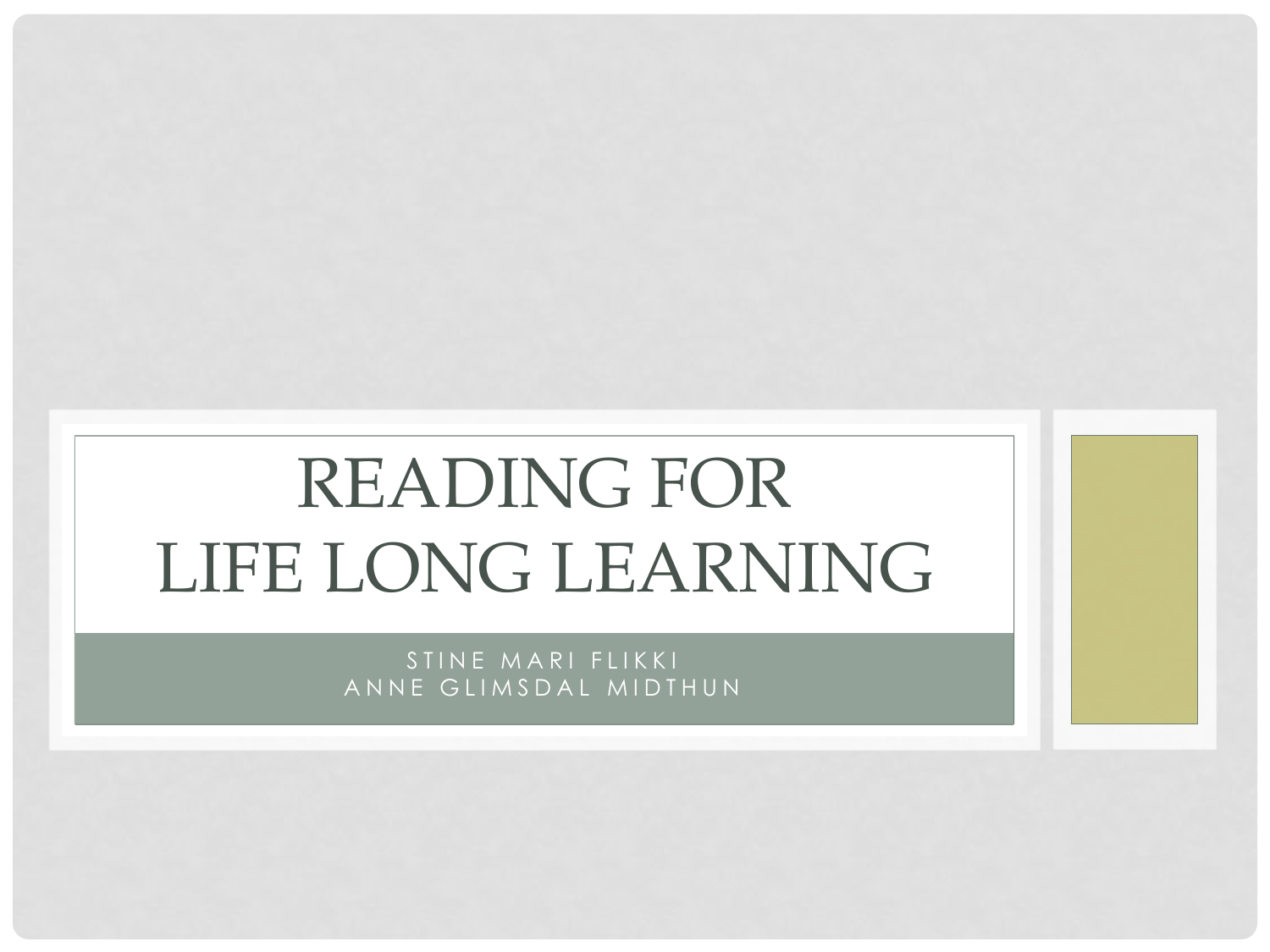#### MAIN ASPECTS

Topic: Reading as a basic skill

Research question:

*How does teacher in 4.-7. grade work with reading as a basic skill in the subjects Norwegian, mathematics and Natural Sciences?*

#### *Definition:*

*"To read is to understand, use, reflect upon and engage in the content of texts"*  four aspects

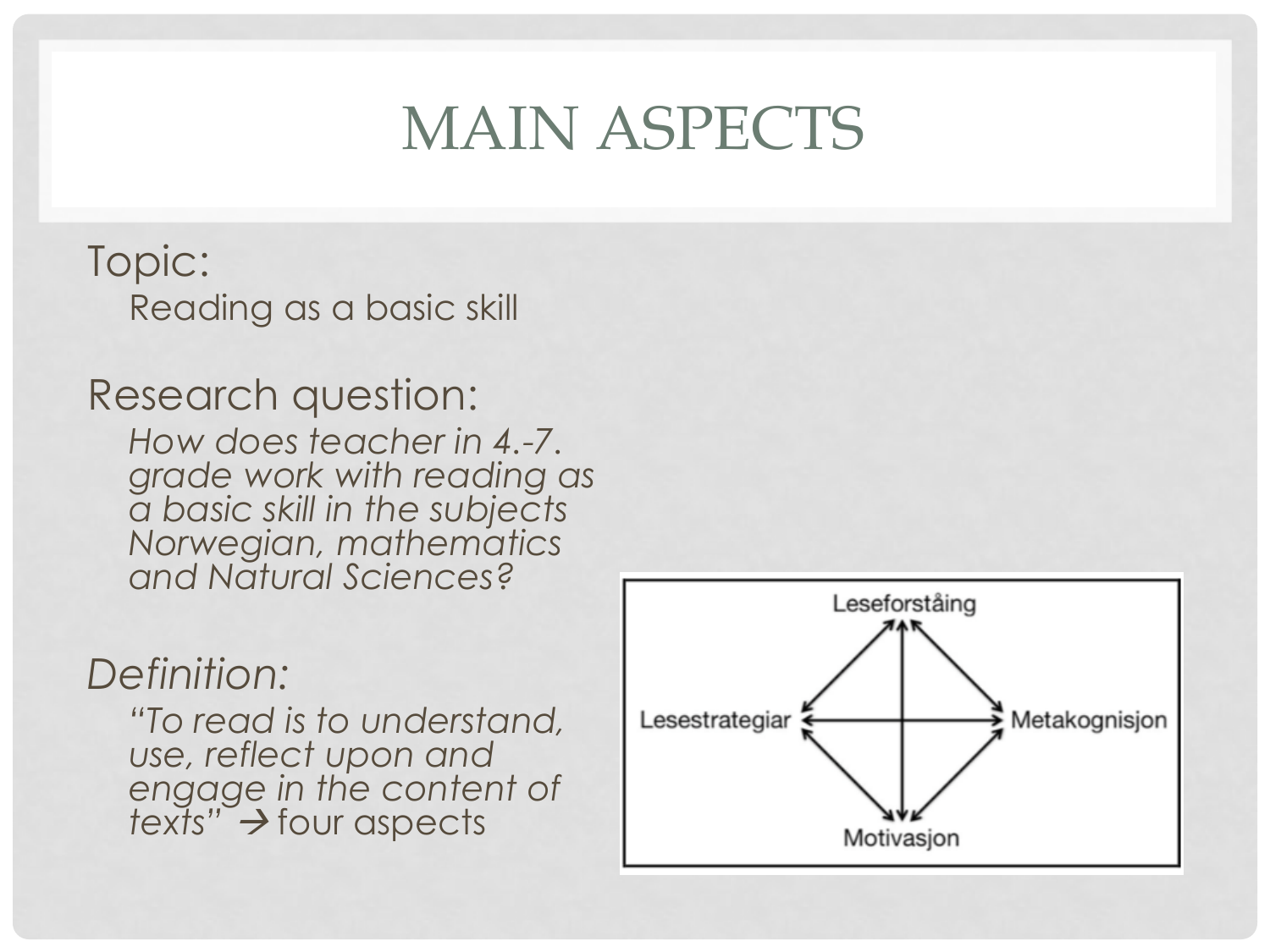#### RESEARCH METHOD

- Qualitative interviews and observations of 9 teachers
	- 3 subjects
	- 3 schools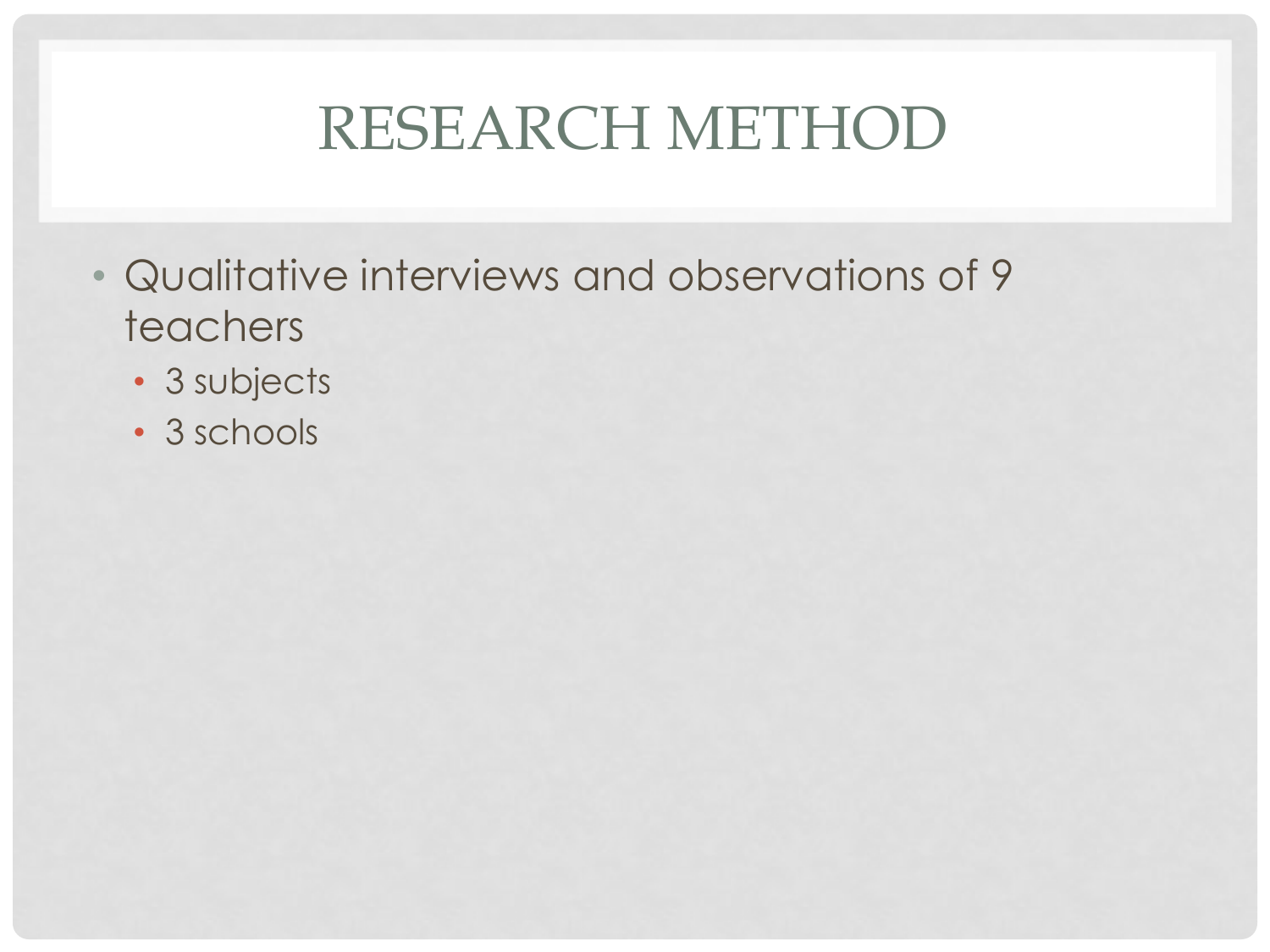### MAIN FINDINGS

- 1. Reading intructions are generally implicit
- 1. Reading as a basic skill seems to be linked to explicit work with reading strategies
- 1. Findings in the different subjects:
	- Norwegian Language: A superior responsibility
	- Natural Sciences: Practical experiments or nonfiction texts?
	- Mathematics: Vocabulary and text-based tasks
- 2. The four aspects:
	- **Metacognition least attention**
	- Reading comprehension very important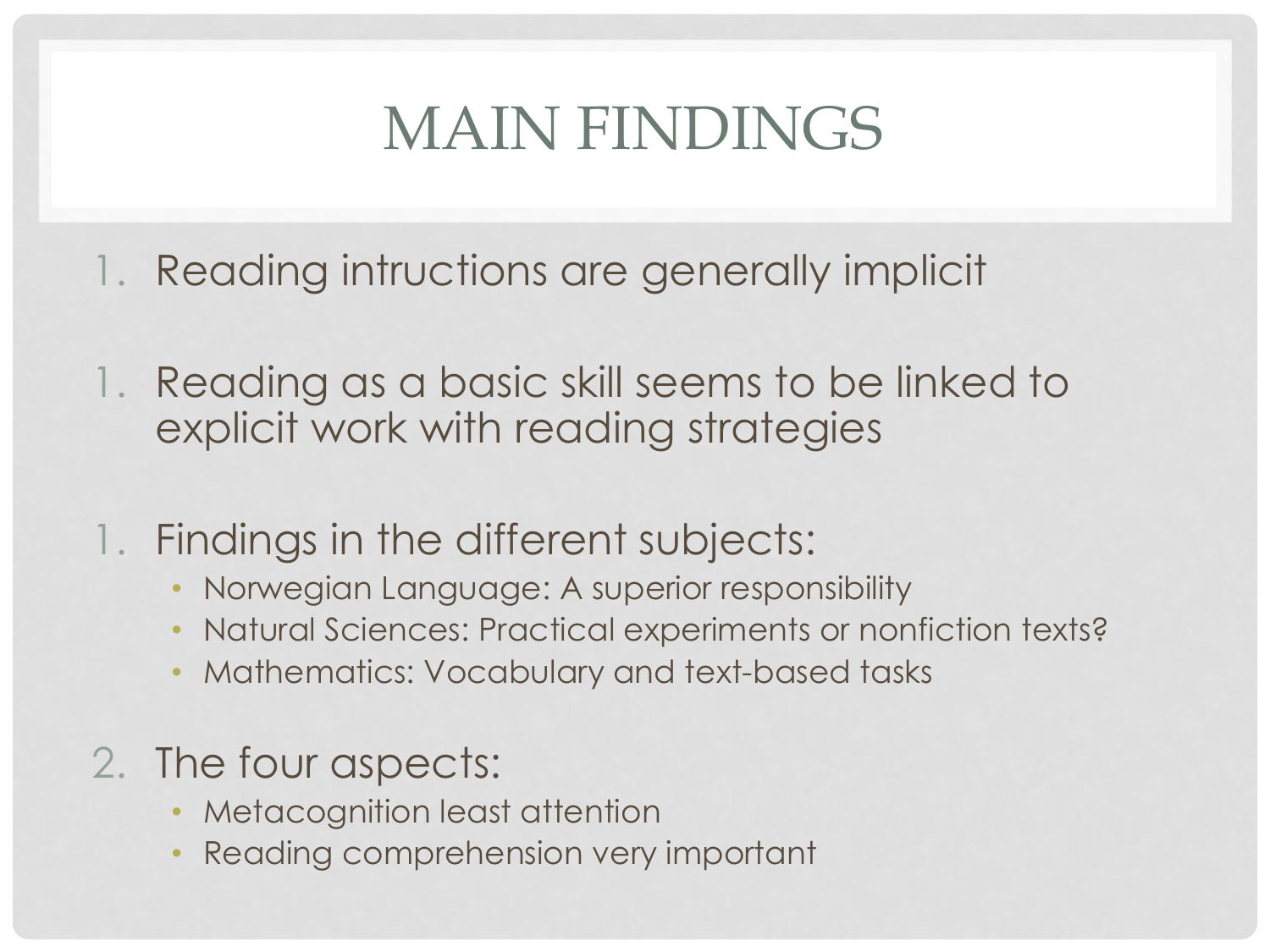# REFLECTIONS

- Relevant answers to the topic
- No room for generalisations
- Different approaches could given us different answers
- To understand everyday practise takes more than one observation.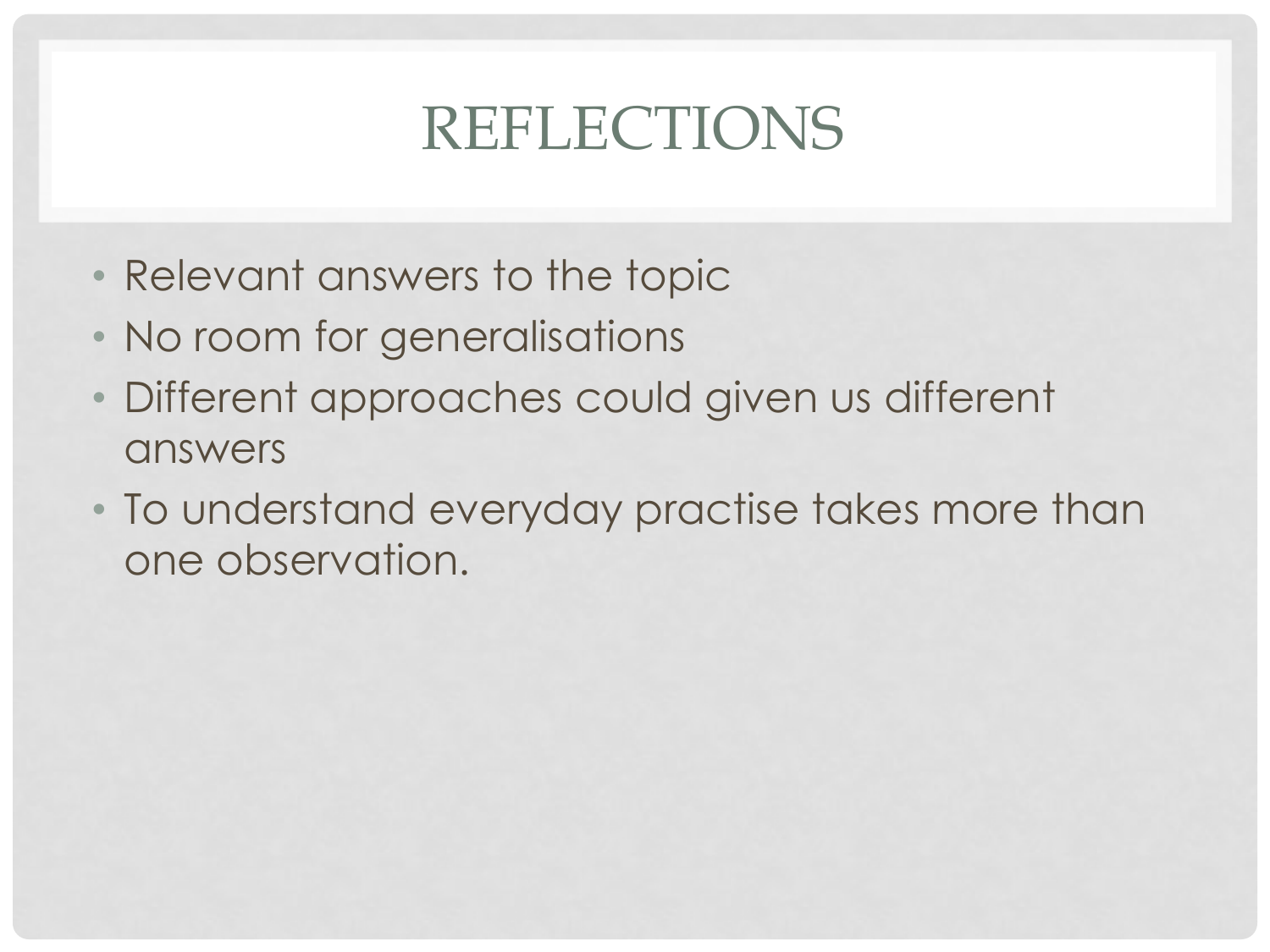#### PROCESS

(January-May 2014: Planning and pilot) August 2014 - May 2015: Working fulltime on our thesis

Supervisor: Jan Olav Fretland

• Meatings, skype, e-mail

Working together:

- Skype, Google Docs, meetings in Sogndal.
- Colour codes
- Working on all chapters together